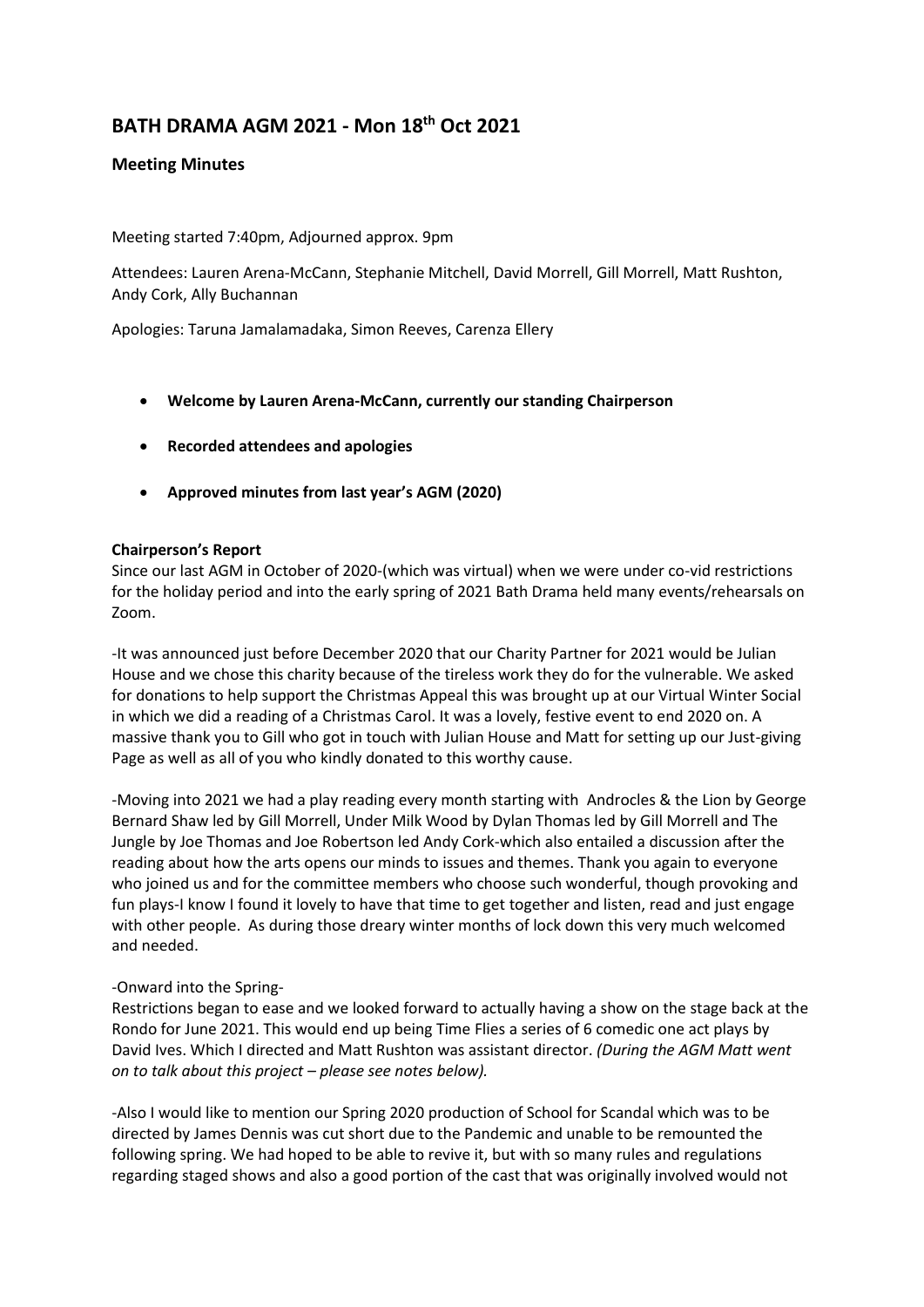have been able to commit to a future date. There was nothing we could do in the current climate to change this outcome. A big thank you to the cast and crew for their understanding.

-Now as we head back to some normality I would like to say that we are currently in rehearsals for Our Pantomime- Robin Hood and the Babes in the Woods which was written and is being directed by Gill Morrell *(During the AGM Gill went on to talk about this project – please see notes below).* 

-Also, we have a play reading coming up on Mon 1 November- It is Our Country's Good by Timberlake Wertenbaker, which is to be led by Stephanie Mitchell *(During the AGM Steph went on to talk about this project – please see notes below).*

-We are also going to holding auditions next month for our spring production which will be Touched by Steven Lowe and will be directed by Andy Cork *(Andy went on to talk about this project – please see notes below).*

-And lastly we are going to be holding a Directors Pitch evening on 8 November. So if you have any ideas for a play that you would like to direct with Bath Drama for 22/23 season then please do get in touch.

-Well, that seems to be everything, Thank you all again to the Bath Drama committee who has made all of these events/shows happen and to our members who have continually supported us throughout quite a different and unprecedented year. We look forward to getting back to being creative and spending more time together here at the Rec and onstage.

#### **Treasurer's Report – Accounts (David Morrell)**

- Bank Balance currently very healthy about £15k approx.
- We made a substantial donation to the Rondo during Covid times, and were pleased to be able to do this to help support our theatrical 'home'
- Our last production 'Time Flies' made a tidy profit of over £1100
- We are now back in our regular home of the Rec, and paying the very reasonable sum of £50 a month only.

#### **Election / Re-election of Committee**

- Chair person Lauren Arena-McCann. Voted in by Stephanie Mitchell, seconded by Gill Morrell
- Secretary Stephanie Mitchell. Voted in by Lauren Arena-McCann, seconded by Matt Rushton
- Treasurer David Morrell (re-elected). Voted in by Andy Cork, seconded by Ally Buchannan
- Committee Members:
	- Gill Morrell
	- Matt Rushton
	- Andy Cork
	- Taruna Jamalamadaka All voted in by Stephanie Mitchell. Seconded by Lauren Arena-McCann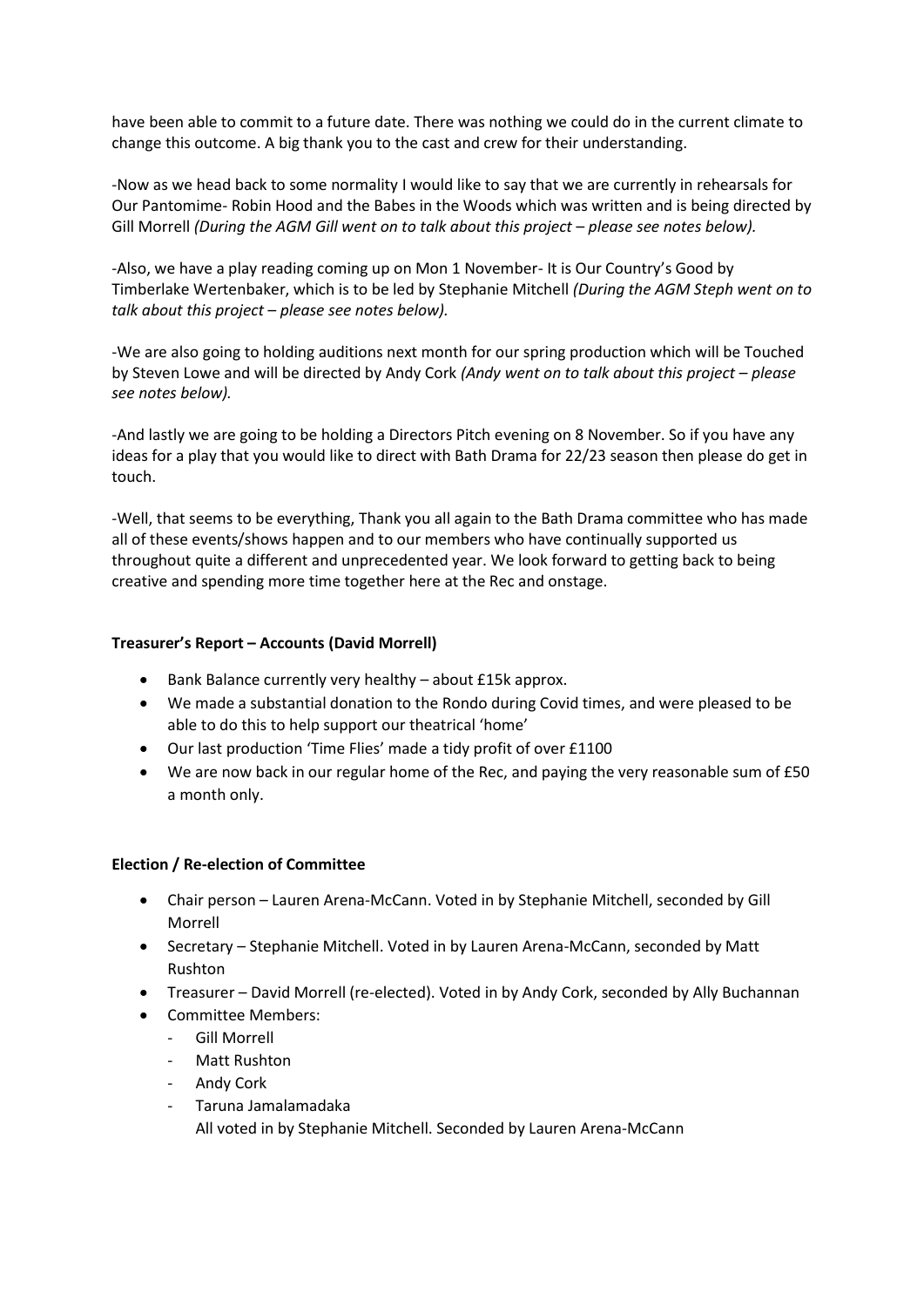## **Time Flies (as told by Matt, Ass. Dir)**

- Dates got shifted a couple of times due to Covid initially our slot at the Rondo was April, this got shifted to May, and then eventually to June. The Rondo has been very supportive.
- Rehearsals came with challenges, but everyone involved rose to the challenge with aplomb! Started with virtual rehearsals, then moved to outdoor rehearsals in gardens before eventually moving into halls and the theatre itself. The actors loved doing some live theatre again after such a long break and even Matt had a small role!
- Considering we were still only able to accommodate 50% capacity of theatre seats, we still did very well! We made a profit of £1104.
- We came with some interesting and new ideas in terms of marketing and programming including online donations via a QR code for Julian House in exchange for programmes.

# **Next Play Reading 'Our Country's Good' (as told by Steph, leading)**

- This will be Mon  $1^{st}$  Nov at the Rec social media and newsletter have already advertised (thanks Taruna and Matt)
- Great play with lots of parts so should be a good one to do for our first 'in person' play reading in a while
- Written by Timberlake Wertenbeker and originally directed by Max Stafford Clark in the 80s, this play is Brechtian in it's feel, and very powerful. It is set in 1787, in the first wave of convicts arriving to Australia. A play is performed… essentially this is about the redemptive and transformative power of theatre.
- Gill has kindly obtained the scripts for us so we will be able to read this play with gusto!

# **Panto 2022 (as told by Gill, Director)**

- Lovely to get back to some sense of 'normal' with rehearsals! Also great to get back into our 'home', the Rec.
- Making good progress so far, and enthusiastic cast. Quite a big cast, with 2 teams of children. Gill on target with her plan.
- Lauren singing coach, Matt is fight director. Gill excited about our Robin Hood (Chloe) swinging onto stage on a rope!
- We are doing 7pm starts instead of 7:30 so that we can market more to families (as well as the matinees).

# **Spring 2022 Production (as told by Andy, Director)**

- 'Touched' by Stephen Lowe. Amazing play set in working class Nottingham, with a cast of 3 women and 2 men, and one child. The 100 days between VE Day and VJ Day – a great period piece.
- Audition dates now confirmed and advertising on social media for these have started.
- Rondo week is  $1^{st} 7^{th}$  May 2022 (shows will be Weds Sat)
- Gill keen to sort costumes.
- Andy may try and contact the author to see if he might want to come and watch.